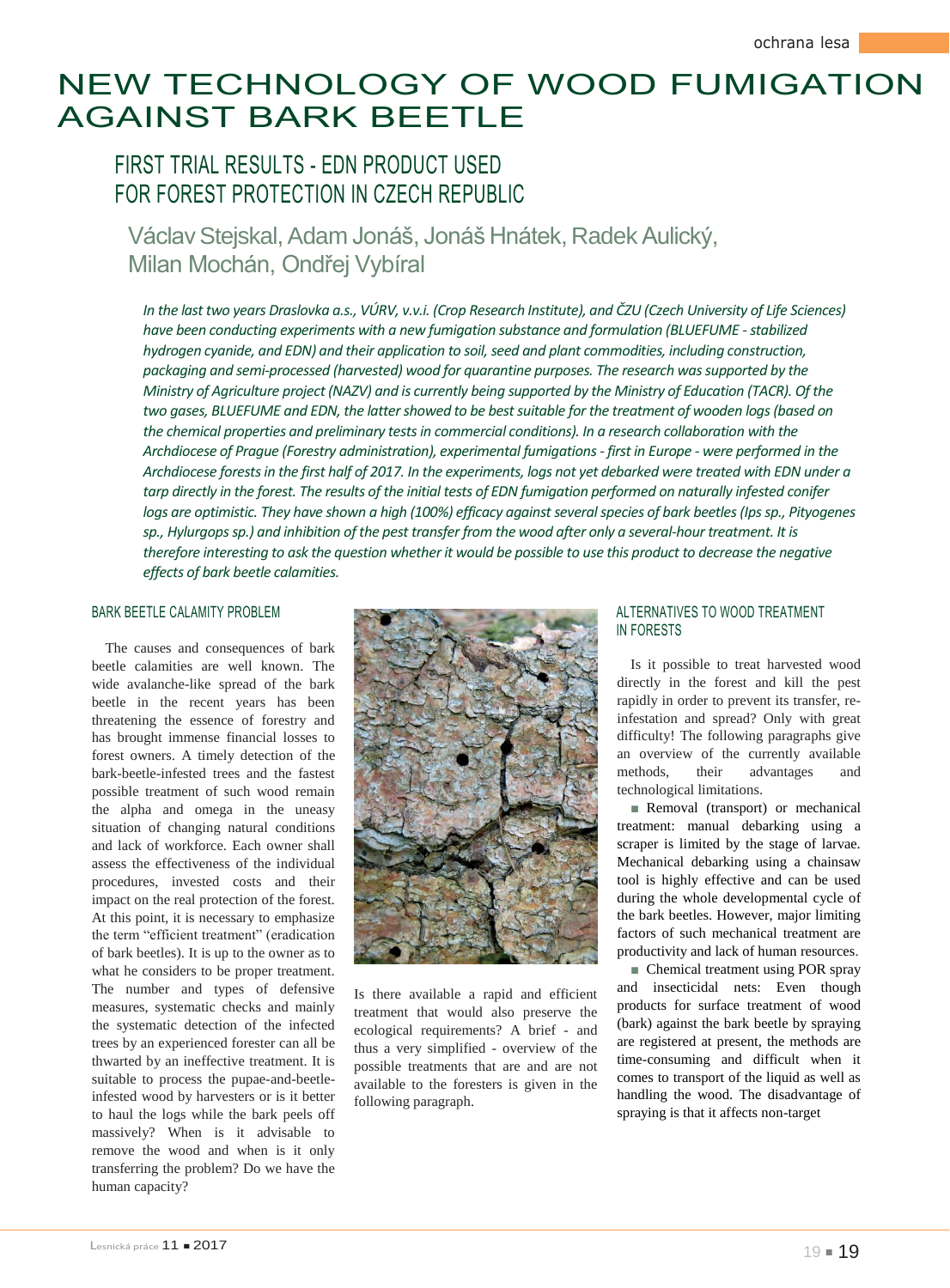��ochrana lesa



insect species (e.g. the sprayed liquid gets transferred to the vicinity of the treated trees due to wind). Insecticidal nets acting on contact present an alternative chemical protection. The major problem of spraying and especially of the nets is the fact that they do not kill the bark beetle inside the wood; the beetle can thus fly out during further handling (scraping treated bark), transfer and attack other tree.

■ Thermal / microwave treatment: Indepth treatment of wood by heat or microwave radiation is possible in a sawmill but not in the forest.

■ Fumigation: Fumigation (gaseous) insecticides present a single rapid solution applicable directly in the forest; their small molecules relatively quickly penetrate the whole profile of the wood (logs) and instantaneously kill all developmental stages of the pest (i.e. eggs, larvae, pupae and adults). Most fumigation technologies target the organisms under a tarp (i.e. there is no

"drift" to the surrounding vegetation with negative effects on non-target organisms and beneficial insects). Methyl bromide was used worldwide in its gaseous form for in-depth wood protection. However, the EU has banned its use as it destroys the ozonosphere. After the methyl bromide ban it seemed almost impossible to find an equally effective replacement. It is extremely difficult and expensive to create new chemical products and application technologies that would allow efficient protection of wood and commodities these days. However, a promising active substance has appeared recently. The first practical experience is the subject of this article. The fumigation method allows quick treatment of large amounts of bark-beetle-infested wood providing high efficacy against all its developmental stages and eliminating the risk of transfer and repeated attack during subsequent handling. But it does not provide residual protection. However, the designed technology of EDN use targets the organisms under a tarp (i.e. there is no "drift" to the surrounding vegetation with negative effects on non-target organisms and beneficial insects).

## USED PRODUCT EDN (ETHANEDINITRILE) - CHARACTERISTICS

EDN (Ethanedinitrile) has the potential to be beneficial as a multifunctional fumigant in a variety of applications: soil, grain, wood, against a variety of pests: insects, nematodes, fungi (molds) and for devitalization of grain (export/import). Preliminary studies have shown that EDN exhibits high toxicity against all stages of the tested insect species: it is at least as effective as methyl bromide.

One advantage is that EDN penetrates wood faster than methyl bromide. EDN works quickly: EDN exposure is 10 - 24 hours. EDN, similar to methyl bromide, instantly kills all the pest developmental stages (eggs, larvae, pupae and adults). For comparison, fumigation using hydrogen phosphide requires a ten-day treatment and is thus not suitable for a quick treatment of commodities and wood before export. EDN is an environmentally friendly product. The main decomposition process occurs already in the course of the treatment and therefore, EDN concentration at the end of the fumigation reaches single grams per cubic meter, an amount that can be rapidly and safely ventilated without any problems. The remaining ventilated EDN reacts with humidity and decomposes spontaneously and rapidly. The final products of EDN decomposition are non-toxic substances carbon dioxide, ammonia and water. EDN does not deplete the ozonosphere. Decomposition of the active substance (EDN) is quick and does not leave any EDN residues in the wood.

## VALIDATION AND INITIAL TRIAL

#### Description of treated wood

On 18 May 2017 treatment of harvested wood infested with the bark beetle was performed in the forest in the vicinity of Libeř village. The logs in the pile were not yet debarked and comprised two kinds of trees: Norway spruce (Pices abies) 4 m long and Scots pine (Pinus sylvestris) 4 m long. The diameter of the logs was from 15 to 40 cm. In total, the harvested wood pile contained 80 m<sup>3</sup> of wood with "loading factor" 62 %. The stored pile was 12.5 x 4 x 2.5 meters and when covered with a tarp, the treated area was 130 m<sup>3</sup>. The tarp was also placed under the pile so as to reduce the product losses by leakage into the soil.

## Used procedure (methodology) for treatment of logs by means of EDN fumigation under a tarp in validation study

1. The infested wood (preferably logs) was piled on a prepared tarp placed on a transport place or handling area. (Note. Bark-beetle-infested wood should not be processed using a technology that causes the bark containing the pupa and beetle to fall off!)

2. The pile was covered with a tarp which was then weighed down with sandbags and was thus connected to the bottom tarp. Local leaks in the tarp were prevented by using a duct tape.